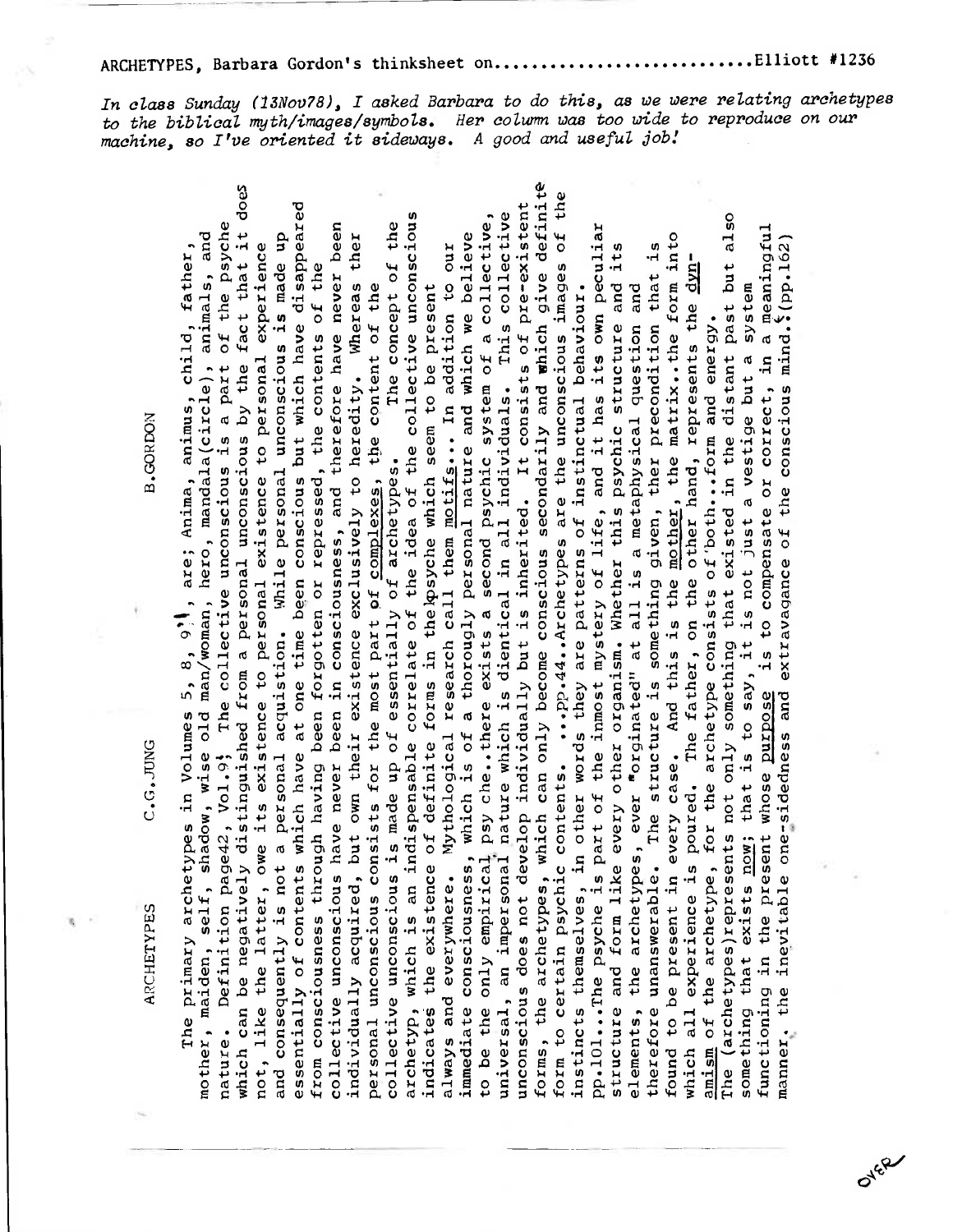$\overline{\mathfrak{a}}$ uniform and regularly recurring modes of action and reaction we are dealing with instinct scious consists of the sum of the instincts and their correlates, the archetypes. Just pp.137..Archetypes are typical modes of apprehension, and whenever we meet with uniform the archetypes, as instincts, possess a specific energy which cannot be taken away from The most striking proof of this is the psychopathology of mental disturbances what are them in the long run. The energy peculiar to the archetype is normally not sufficient to raise it into consciouness. For this it needs a definite quantum of energy flowing matter whether its mythological character is recogiized or not. The collective unconas everybody possesses instincts, so he also possesses a stock of archetypal images. junction with unmistakable mythological images. ... pp.219n It is very probably that into the unconscious from consciousness, whether because consciousness is not using paradigms, or models, while the real things are held to be only the copies of these and regularly recurring modes of apprehension we are dealing with an archetype, no In Plato an extraordinarily high value on the archetypes as metaphysical ideas, as schizophrenia; here we can often observe the emergence of archaic impulses in concharacterized by an irruption of the collective unconscious. Such is the case in this energy or because the archetype attracts it to itself. The archetype can be Vol.8, pp.135.. Instincts are typical modes of action, and whereever we meet with model ideas. I borrowed the idea of the archetyp from St. Augustine. deprived of its supplementary charge, but not of its specific energy. no matter whether it is associated with a conscious motive or not.

existence of "organizing factors", the archetypes, which are to be understood as inborn would ever dream of assuming that each individual acquires his general mode of behavior with that of the hippotamus or with none at all. Integral to his characteristic behavmore probably that man is born with a specifically humon mode ofe of behaviour and not does not need to learn how to come out of the egg..it possess this knowledge a priori. together, constitute the structure of the unconscious. When Crist, for instance,<br>speaks to Nicodemus of spirit and water, these are not just random ideas, but typical pp.226..it is an arrant assumption that archetype means an inborn idea. No biologist Vol. 5, pp. 328...An essential part of the dispostion (of the child) is the a priori characteristic nest beacuse he is a weaver bird and not a rabbit. Similarly, it is iour is his pcychic phenomenology..Archetypes are typical forms of behaviour which, Christ here is afresh each time. It is much more probable that the young weaver bird builds his The chick touching on the archetyp, and that, if anything, will convince Nicodemus, for the once they become conscious, natuarally present themselves as ideas and images... pp.228...archetypes, that is, universal and inherited patterns which, when taken archetypes are the forms or river-beds along which the current of psychic life modes of functioning that constitute, in their totality, man's nature. ones which have always exerted a powerful fascination on the mind. nas always flowed.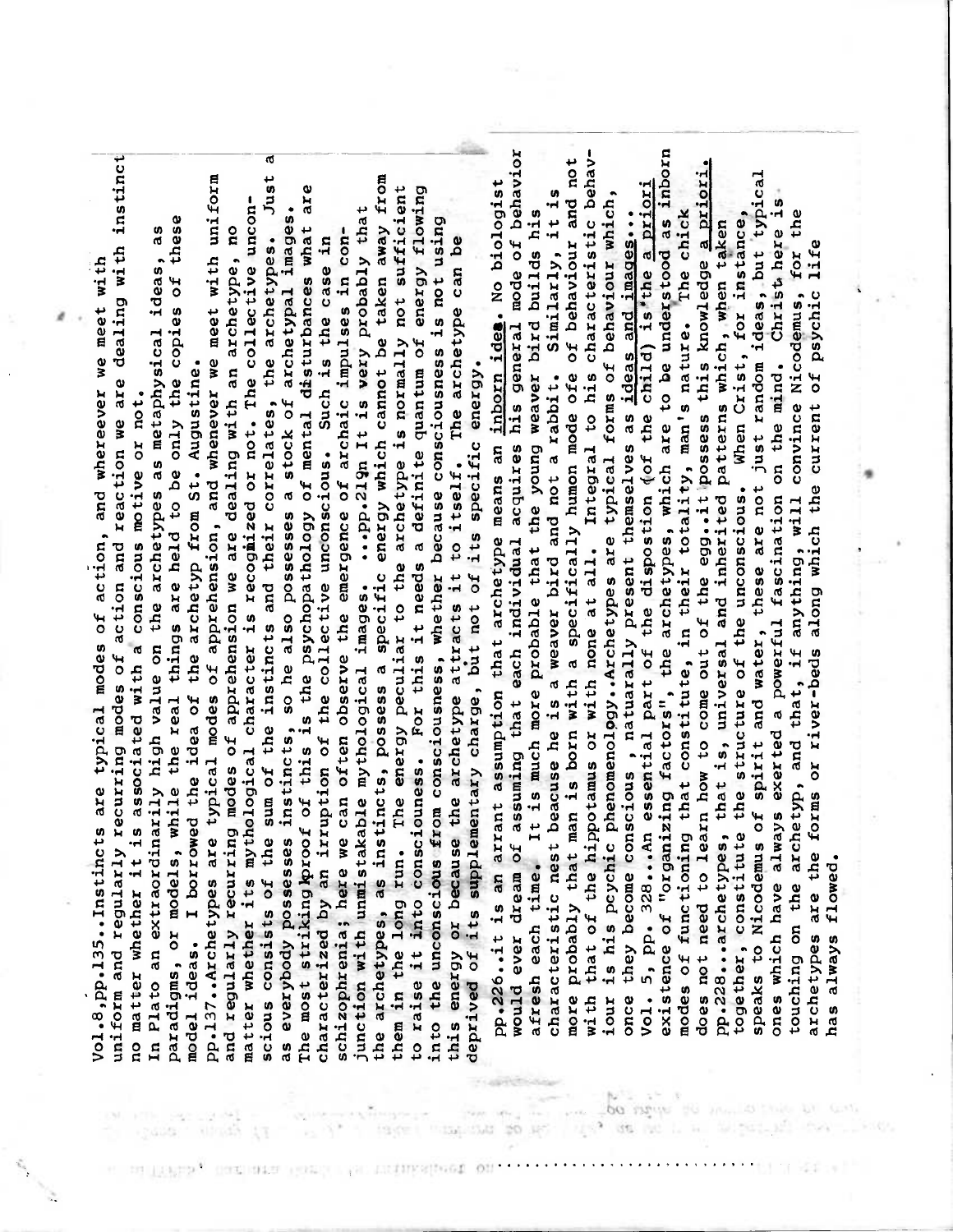Jung has said that there is no limit that is known to the number of archetypes that may emerge from the unconscious. The following are just a few possibilities.

ANIMUS.....THE ARCHETYPAL MASCULINE PRINCIPLE in woman may appear as a fantasy figure, a living person, father, brother, heros of legend or fairytake, sports hero, celebrities, bull fighter, men who accomplish great deeds, the ogre or giant, Merlin, the devil, the stranger, or despot. They are given feeling-tone by the inner development of the individual.

ANIMA.... THE ARCHETYPAL FEMININE PRINCIPLE in man, often relates to his soul, seen as nymph, birds, swan maiden of fairytales, the Muses, Great Mother, Love Goddess, the Prophetess, Aphrodite, Galatea, Sophia, Virgin Mary, Witch, Vixen, Shakti, as sister, and also primitive and chthonic feminine is seen as a fish or a snake and represents the untamed and undifferentiated libido.

The positive animus give woman the capacity for reflection, deliberation, and self-knowledge, while the negative causes her to be opinionated, irritating, argumentative, and relates to the question of power.

The positive anima in man gives him genuine feeling, increases his ability for relatedness andrelationships. It has to do with spirit, gentling and has a numinous quality leading to wholeness. The negative aspect causes him to be vain and thouchy, sentimental, easily filled with resentment and lacking in authentic feeling.

SHADOW..... is always an image of the same sex and is responsible for one's relation with the same sex, it is a realization of one's personal unconscious and the first stage in the analytic process. It contains our basic animal nature and a source realistic insights and appropriate respomises that have survival value. It gives  $\circ$ personality a full-bodied, three-dimensional quality, adding vitality, creativity. vivacity and vigor. Rejection of our shadow flattens our personality.

SYZYGY...The union of the opposites, the anima and the animus is a leading step toward the transcendent state. The marriage of the divine pair seen in Christ and his bride the chruch and in Alchemy as the Chymical Wedding.

SELF...the ORGANIZING PRINCIPLE and central archetyp of the psyche. It draws to itself and harmonizes all the archetypes and their manifestation in complexes and consciousness. It represents transcendednt wholeness, it unites the personall it is the essence of the individuation process, it expresses the situation within which the ego is contained. It is the psychic totality. It is seen as Christ, as God-image, as circle, stone or Lapis, 4-square city, the "Centre", fire(a source of energy), a cross, Ezekiel's vision, Rex Gloriae with the Four Evangelis and is considered monotheistic.

CHILD....IMAGED AS THE Christ Child, as Fo(Buddha), homunculi, son or daughter, dwarf, elf, naked boy, radiant boy, king's son or witch's child, as a jewel, pear flower, chalice, golden egg, quaternity, golden ball. It links us with the past and reminds us of forgotten things. The child motif represents the pre-conscious childhood aspect of the collective psyche. It speaks of new birth, rebirth, as yet unrealized potentialities and possibilities.

HERO.....relates to man's unconscious self. (Joseph Campbell wrote a book called Hero With a Thousand Faces) This image appeard as Christ, Kings, Greek gods, saints, wise men, Moses, Jonah, Job, redeemer, father, brother, lover, celebritie sports heros, King Arthur, Jason and the Golden flemen, Charlemanne,. The hero is seen **as** a man who performs deeds of power, who survives, and redeems.

3